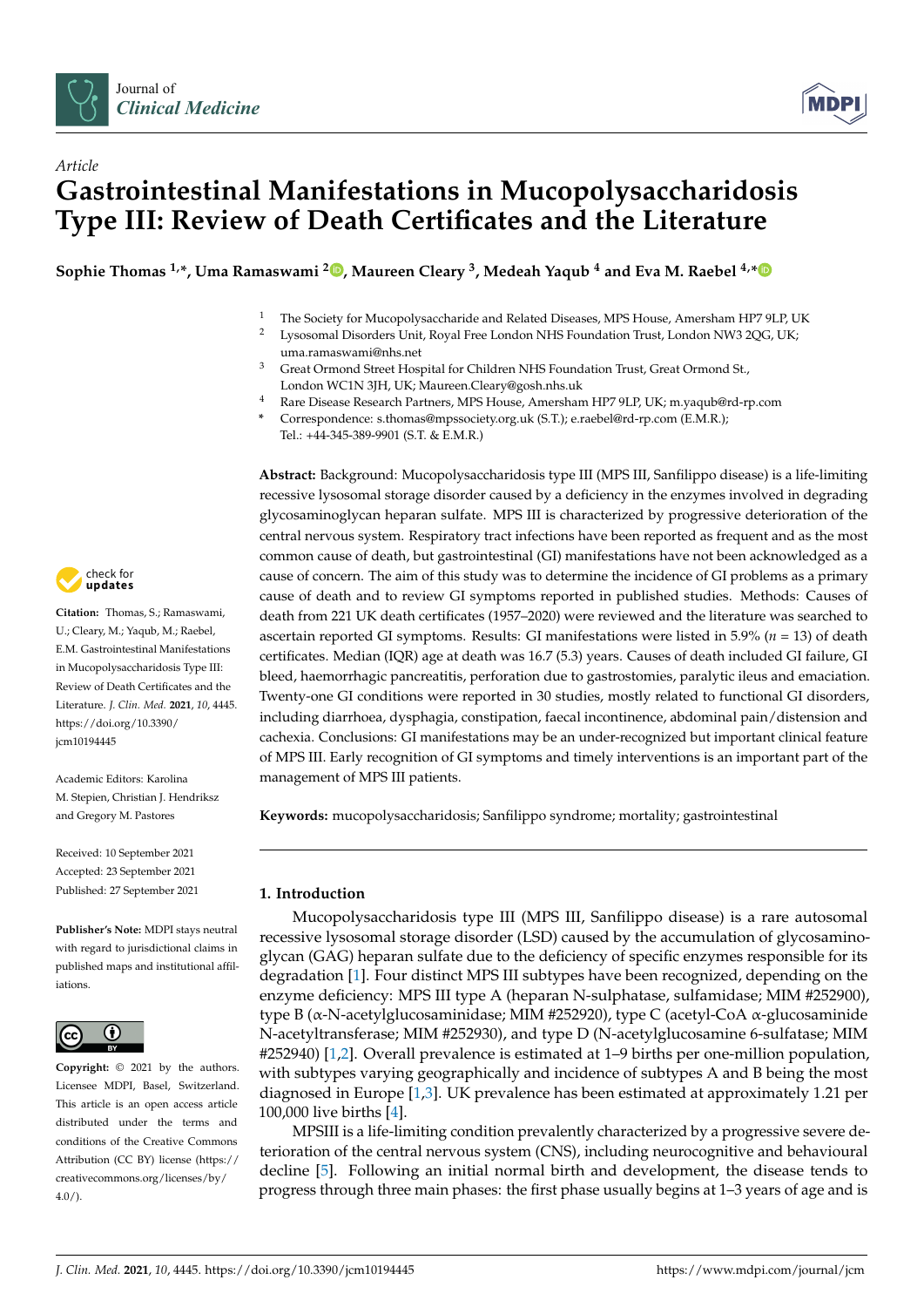characterized by delayed cognitive development, specially speech delay; the second phase starts between 3–4 years of age and it is marked by the beginning of cognitive decline with challenging behaviour, including aggression, hyperactivity and sleep disturbance; the third stage, usually from 10 years of age onwards, is quieter as behavioural difficulties disappear but there is a rapid loss of cognitive processes and motor functions, including walking, swallowing and the development of seizures and pyramidal symptoms [\[1](#page-7-0)[,2](#page-7-1)[,6](#page-7-5)[–8\]](#page-8-0). Patients in this last phase tend to be immobile, fed by enteral tube and incontinent, becoming fully dependent on care. MPS III also presents with somatic symptoms, but those are relatively less severe if compared to other MPS disorders [\[5,](#page-7-4)[9,](#page-8-1)[10\]](#page-8-2). Associated somatic signs and symptoms can include mild facial dysmorphology, hirsutism, recurrent ear, nose and throat (ENT) infections, frequent upper respiratory infections, umbilical and inguinal hernias, coarse hair, hepatomegaly, splenomegaly, recurrent diarrhoea, constipation, hearing loss, scoliosis, odontoid hypoplasia, femoral head osteonecrosis, cardiac disease and abnormal dentition [\[5](#page-7-4)[–7,](#page-7-6)[9,](#page-8-1)[11](#page-8-3)[–16\]](#page-8-4).

Life expectancy for individuals with MPS III varies greatly but death usually occurs between the second and third decades of life, even though survival into later decades has been reported, depending on the disorder's subtype and the phenotype (severe and attenuated forms) [\[11](#page-8-3)[,17](#page-8-5)[,18\]](#page-8-6). Pneumonia and respiratory tract infections have been reported as the most common causes of death (>50%) in MPS III individuals with types A, B [\[11,](#page-8-3)[17–](#page-8-5)[19\]](#page-8-7) and C [\[20\]](#page-8-8).

The large differences in disease onset, clinical manifestations and life span between individuals are the result of genetic heterogeneity producing inter- and intra- type variability [\[21\]](#page-8-9). Due to the rarity of MPS III and the non-specificity of early-symptoms, early diagnosis of MPS III remains a challenge and median diagnostic delay between initial symptoms and diagnosis can range from 2 years in MPS IIIA [\[6\]](#page-7-5) to 28 years in MPS IIIB individuals with the attenuated phenotype [\[18\]](#page-8-6). Currently, there is no approved diseasemodifying therapy for MPS III, with treatment being limited to the management of clinical symptoms and palliative care [\[2\]](#page-7-1).

The UK Society for Mucopolysaccharide and Related Diseases (MPS Society) is a patient support group providing advocacy and support to individuals and families diagnosed with a MPS or related conditions. Through its work with clinicians, patients, and their families, the MPS Society was made aware of gastro-intestinal (GI) problems presenting in patients with MPS III. Personal communication [ST] with patients and LSD medical specialists from UK metabolic centres revealed GI symptoms and signs are frequently reported, including constipation, diarrhoea, intolerance to feeds, recto-vaginal fistulas, malabsorption of feeds, bowel volvulus, bowel stasis, ulcerative colitis, GI bleeding and pseudo-obstruction, with some individuals having had a diagnosis of irritable bowel syndrome or Crohn's disease.

To date, GI symptoms have not been acknowledged in previous studies as a primary cause of concern in the MPS III population, however, parents have identified digestive, toileting and feeding issues as an unmet treatment need in MPS III, causing significant concerns and challenges on the child's family [\[22\]](#page-8-10). Determining their incidence and severity is paramount to understand MPS III natural history and disease progression, and to improve the future clinical management of these patients. The aim of this study is to review death certificates of individuals with MPS III to determine the incidence of GI manifestations as a leading or contributing cause of death, and to review GI symptoms and signs reported in published studies of live or deceased individuals with MPS III.

#### **2. Materials and Methods**

#### *2.1. GI Manifestations as a Cause of Death in UK Patients with MPS III*

The MPS Society UK holds details of 416 individuals with MPS III in their database. According to the UK Data Protection Act 2018, the General Data Protection Regulation (GDPR) only applies in the UK to living individuals [\(https://www.legislation.gov.uk/](https://www.legislation.gov.uk/ukpga/2018/12/section/3/enacted) [ukpga/2018/12/section/3/enacted](https://www.legislation.gov.uk/ukpga/2018/12/section/3/enacted) (accessed on 20 July 2021)). Data on deceased patients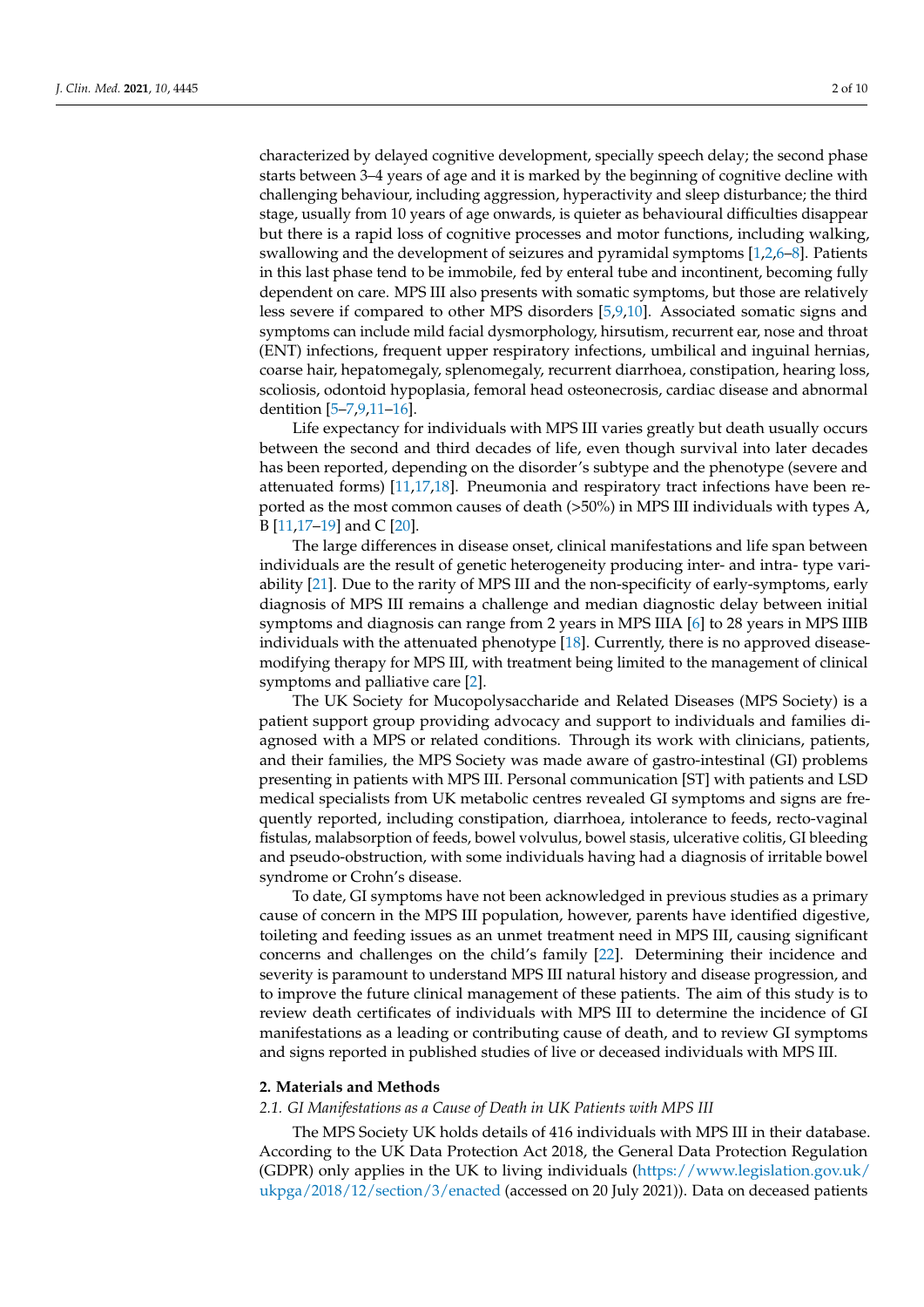with MPS III were retrospectively extracted, including: name, date of birth, date of death, gender, and type of MPS III, where available. To ascertain the cause of death, death certificates, were obtained.

In the UK, a death certificate includes an exact copy of the cause of death given by a medic on the Medical Certificate of Cause of Death (MCCD) [\[23\]](#page-8-11). The cause of death section of UK death certificates is divided into two parts. Part I starts on line (a) with the immediate, direct cause of death, and it is followed on subsequent lines (b and/or c) by the sequence of events or conditions that led to death, until reaching the underlaying cause of death which is the condition that started the fatal sequence. Part II includes other significant conditions that contributed to death but were not related to the disease or condition causing it [\[23\]](#page-8-11). Under UK legislation, death certificates are considered public records and duplicate certificates can be requested by anyone if the full name of the deceased individual and date of death is available, to obtain the General Register Office (GRO) index reference number (Births and Deaths Registration Act 1953; [\(https://www.legislation.gov.uk/ukpga/Eliz2/1-2/20/section/30](https://www.legislation.gov.uk/ukpga/Eliz2/1-2/20/section/30) (accessed on 20 July 2021)). If the date of death is not available, this can be found in the register if the birth year is available. For individuals  $\leq$ 16 years of age, the full name of both parents is required, together with the latest registered address. This was available for some members on the database. The MPS Society held copies of death certificates registered from January 1957–March 2006, including some from a previous mortality study [\[17\]](#page-8-5). Death certificates from April 2006–October 2020 were obtained, with the last request made on 21 May 2021. Death certificates were reviewed for listed GI manifestations recorded as cause of death. Causes of death for one individual could include different conditions leading to death (e.g., respiratory and gastrointestinal conditions). Data was anonymised and all patients were deceased, hence ethical approval was not required.

# *2.2. GI Manifestations in the Literature*

A literature search was conducted in PubMed to ascertain GI symptoms and signs in MPS III patients reported in published studies. The pre-determined search terms 'Sanfilippo syndrome' and 'Mucopolysaccharidosis type III' were combined using the Boolean 'OR' operator. Studies were retrieved if the title/abstract/keyword contained at least one of the terms. The Boolean term 'NOT' was used to exclude animal studies. Searches were completed on 20 April 2021. The Rayyan Web app [\[24\]](#page-8-12) was used to screen titles, abstracts and keywords by two researchers (ER, MY) to identify potential studies for inclusion. Further animal studies were excluded. Full texts of relevant papers were subjected to further scrutiny with final papers being selected based on the inclusion criteria in Table [1.](#page-2-0) GI symptoms and sigs mentioned within the studies were recorded (ER, MY). GI manifestations affecting the liver, or the mouth, were excluded (e.g., hepatomegaly, abnormal dentition). This literature review only aimed to identify the number of studies reporting GI symptoms.

| <b>Inclusion Criteria</b>                                                                                                                            | <b>Exclusion Criteria</b>                                                                      |
|------------------------------------------------------------------------------------------------------------------------------------------------------|------------------------------------------------------------------------------------------------|
| Article in English<br>Patients with a diagnosis of MPS III<br>Case studies, retrospective, or<br>prospective studies<br>Mention of a GI symptom/sign | Full-text paper not available<br>In-vitro, embryonic, pre-natal and molecular<br>level studies |

<span id="page-2-0"></span>**Table 1.** Inclusion and exclusion criteria of studies.

# **3. Results**

*3.1. GI Manifestations as Cause of Death in Patients with MPS III: Death Certificates*

# 3.1.1. Death Certificates

Records of 240 deceased members with MPS III were found on the MPS Society database. Three records did not include the full names of the individuals and seven were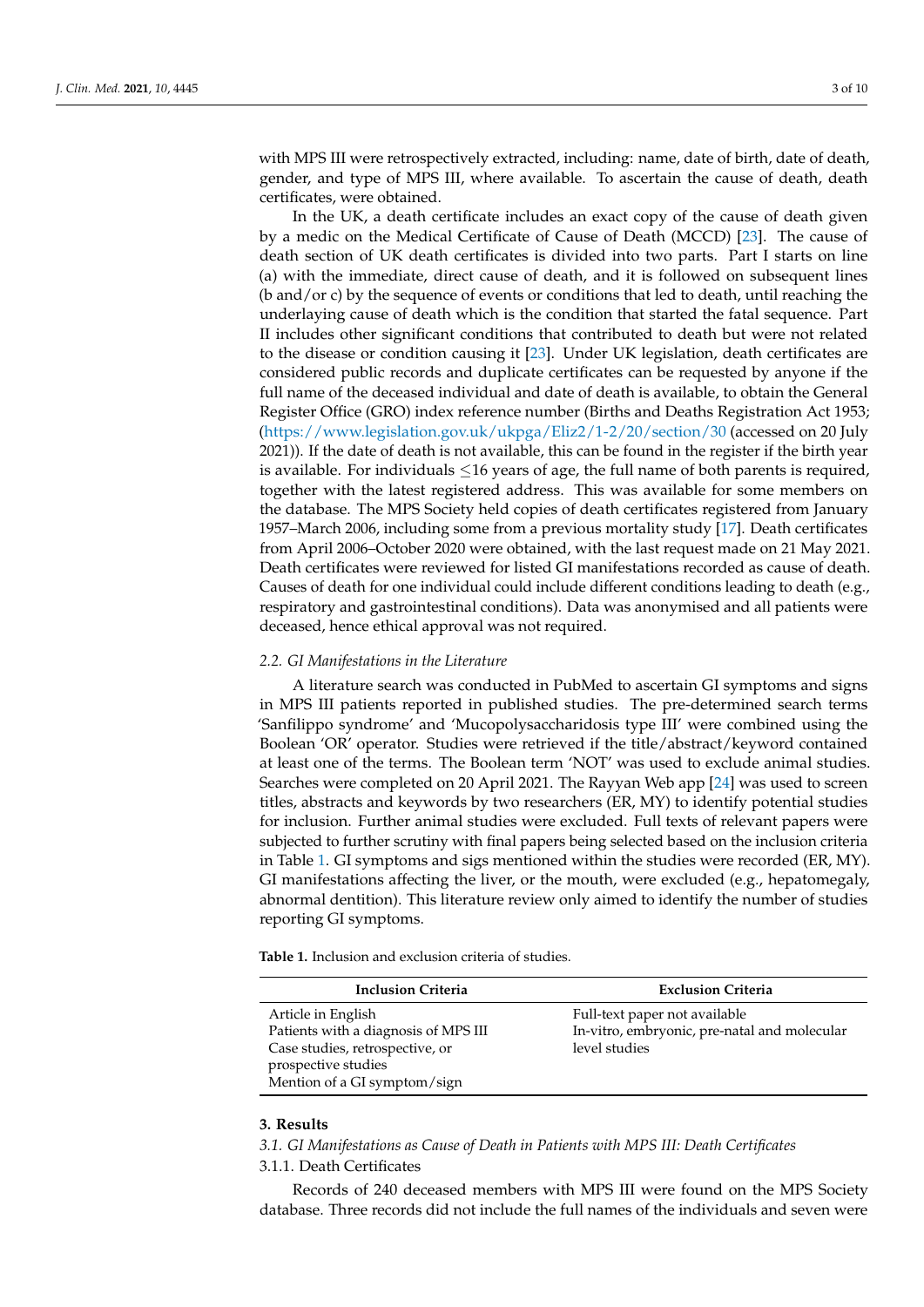of children ≤16 years old for whom the name of both parents was not available. For three individuals, the date of death was not recorded and alternative searches within the government website did not yield any results. Death records for six individuals were not available from the General Register Office even though full name and date of death were provided. A total of 221 death certificates from deceased individuals were included in this study: 113 death certificates were available from Lavery et al. [\[17\]](#page-8-5), 24 from the MPS Society UK, and 84 new certificates with full records were obtained.

#### 3.1.2. Demographics of Deceased Patients

Median (IQR) age at death of the 221 individuals was 16.0 (6.4) years (mean 17.7 ( $\pm$ 7.4), range 3.2–47.8) and 110 (49.8%) of deceased individuals were female. Type of MPS III and decade at death are shown in Table [2.](#page-3-0) Dates of birth ranged from April 1946 to August 2004, with dates of death between January 1957 to September 2020. Age at death increased over time from a mean age of 16.5 years (±4.3, *n* = 51) in 1990–1999 to 21.8 years (±9.9,  $n = 50$ ) in 2010–2020. A total of 72.4% ( $n = 160$ ) of deaths occurred during the patient's second decade of life (i.e., between 10–19 years of age) (Table [2\)](#page-3-0).

<span id="page-3-0"></span>**Table 2.** Characteristics of deceased individuals with MPSIII on death certificates (*n* = 221) and of individuals with GI conditions listed on their death certificate (*n* = 13).

|                      | Deceased<br>Individuals |                  |                     | <b>GI Condition on Death</b><br>Certificate |                  |                     |
|----------------------|-------------------------|------------------|---------------------|---------------------------------------------|------------------|---------------------|
| ${\bf N}$            |                         | 221              |                     |                                             | 13               |                     |
| Gender               |                         |                  |                     |                                             |                  |                     |
| Males                |                         | 111              | 8                   |                                             |                  |                     |
| Females              | 110                     |                  | 5                   |                                             |                  |                     |
| MPS III subtype      | $n\ (\%)$               |                  | $n\left(\%\right)$  |                                             |                  |                     |
| А                    | 148                     | (67.0)           |                     | 10                                          | (76.9)           |                     |
| B                    | 34                      | (15.4)           |                     | 2                                           | (15.4)           |                     |
| $\overline{C}$       | 9                       | (4.1)            |                     |                                             |                  |                     |
| Unknown              | 30                      | (13.6)           |                     | $\mathbf{1}$                                | (7.7)            |                     |
| Age at death (years) |                         |                  |                     |                                             |                  |                     |
| Mean age $(\pm SD)$  |                         | 17.7 $(\pm 7.4)$ |                     |                                             | 18.1 $(\pm 7.3)$ |                     |
| Median (IQR)         |                         | 16.0(6.4)        | 16.7(5.3)           |                                             |                  |                     |
| Range                |                         | $3.2 - 47.8$     | $11.2 - 39.7$       |                                             |                  |                     |
| Range (years)        |                         | $n\ (\%)$        |                     |                                             | $n\ (\%)$        |                     |
| $0 - 9$              | 9                       | (4.1)            |                     |                                             |                  |                     |
| $10 - 19$            | 160                     | (72.4)           |                     | 10                                          | (76.9)           |                     |
| $20 - 29$            | 36                      | (16.3)           |                     | $\overline{2}$                              | (15.4)           |                     |
| $30 - 39$            | 12                      | (5.4)            |                     | $\mathbf{1}$                                | (7.7)            |                     |
| $40 - 49$            | 4                       | (1.8)            |                     |                                             |                  |                     |
| Decade at death      |                         | $n\ (\%)$        | Mean age $(\pm SD)$ |                                             | $n\ (\%)$        | Mean age $(\pm SD)$ |
| 1950-1959            | 1                       | (0.5)            | $10.7 (-)$          |                                             |                  |                     |
| 1960-1969            |                         |                  |                     |                                             |                  |                     |
| 1970-1979            | 4                       | (1.8)            | $10.7 (\pm 3.1)$    |                                             |                  |                     |
| 1980-1989            | 36                      | (16.3)           | 13.4 $(\pm 3.6)$    | 2                                           | (16.7)           | 12.2 $(\pm 1.5)$    |
| 1990-1999            | 51                      | (23.1)           | 16.5 $(\pm 4.3)$    | 3                                           | (25.0)           | 19.1 $(\pm 2.7)$    |
| 2000-2009            | 78                      | (35.3)           | 18.2 $(\pm 7.1)$    | $\overline{4}$                              | (33.3)           | 21.0 $(\pm 12.7)$   |
| 2010-2020            | 51                      | (23.1)           | 21.8 ( $\pm$ 9.9)   | $\overline{4}$                              | (33.3)           | 17.4 $(\pm 3.7)$    |

3.1.3. GI Manifestations Leading or Contributing to Death on Death Certificates

A total of 5.9% (*n* = 13) of deceased individuals had GI conditions listed on their death certificates: 12 (5.4%) certificates had GI conditions recorded as leading to death (Table [3,](#page-4-0) Part I) and one as significantly contributing to death (Table [3,](#page-4-0) Part II). Three deaths were associated with complications of percutaneous endoscopic gastrostomies (PEG) (Table [3\)](#page-4-0). Median (IQR) age at death of these individuals was 16.7 (5.3) years (mean 18.1 ( $\pm$ 7.3), range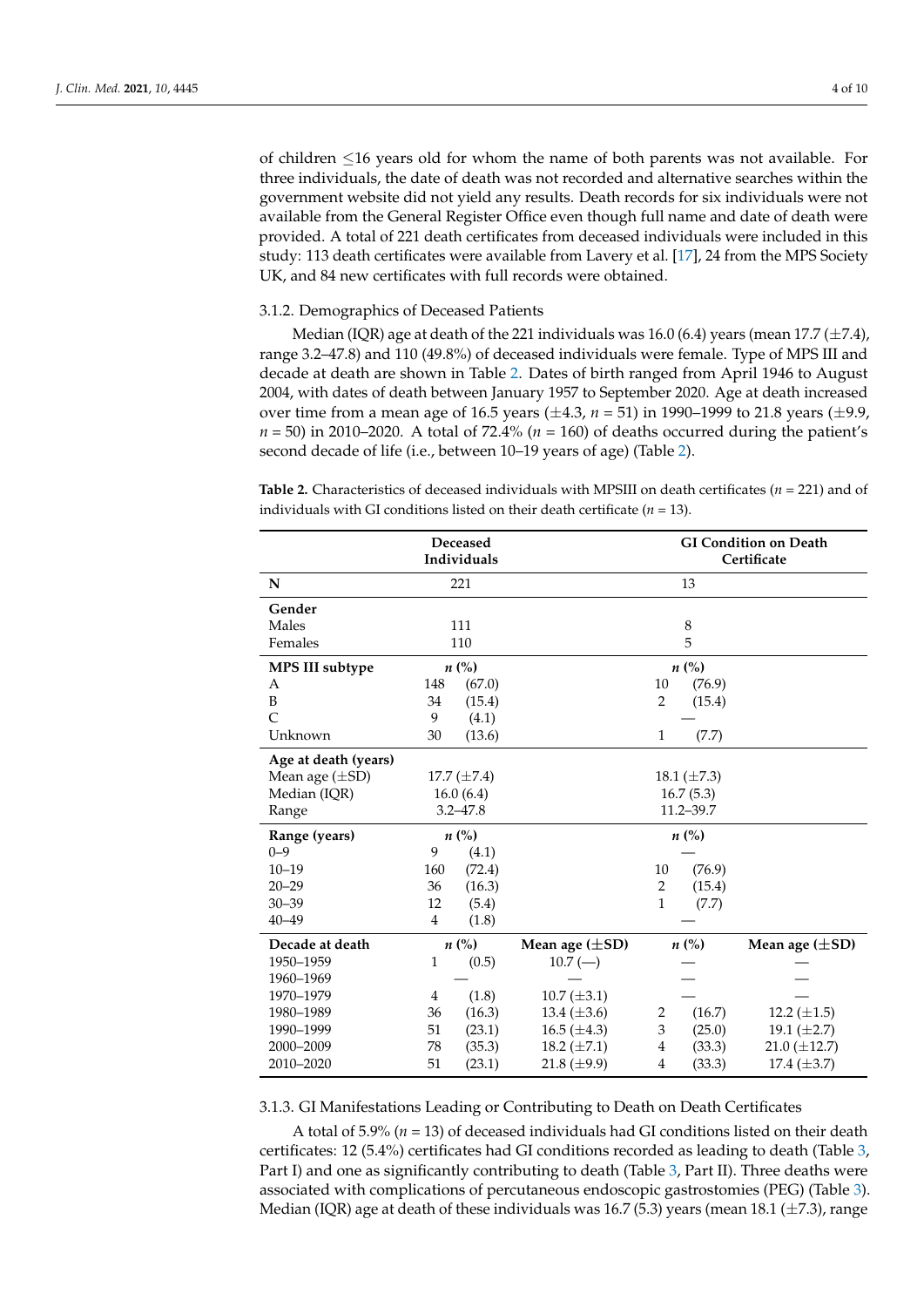11.2–39.7) and 38.5% (*n* = 5) were female. Type of MPS III and decade at death are shown in Table [2.](#page-3-0) Dates of birth ranged from January 1966 to March 2002, with dates of death between January 1981 to August 2018. Nine deaths (76.9%) occurred during the patient's second decade of life (i.e., between 10–19 years of age). Two patients died in their third decade of life and one in their fourth (Table [2\)](#page-3-0).

<span id="page-4-0"></span>**Table 3.** GI-related conditions (*in italics)* leading or contributing to death on death certificates (*n* = 13). Causes of death recorded on death certificates follow the Medical Certificate of Cause of Death (MCCD) classification [\[23\]](#page-8-11).

| <b>Cause of Death Listed on Death Certificates</b> |                                                                  |                                                                   |                                                                   |                                                                                               |
|----------------------------------------------------|------------------------------------------------------------------|-------------------------------------------------------------------|-------------------------------------------------------------------|-----------------------------------------------------------------------------------------------|
|                                                    | Part I: Disease or Condition Leading to Death                    |                                                                   |                                                                   | Part II: Other Significant                                                                    |
| Patient                                            | I(a) Disease or Condition Leading<br>Directly to Death           | I (b) Other Disease or<br>Condition, if Any,<br>Leading to $I(a)$ | I (c) Other Disease or<br>Condition, if Any,<br>Leading to $I(b)$ | Conditions Contributing to<br>Death but not Related to the<br>Disease or Condition Causing It |
|                                                    | Acute haemorrhagic pancreatitis                                  |                                                                   |                                                                   |                                                                                               |
| $\overline{2}$                                     | Respiratory and gastrointestinal<br>failure                      | <b>MPS IIIB</b>                                                   |                                                                   | Von Willebrand's Disease                                                                      |
| 3                                                  | Gut failure                                                      | MPS III                                                           |                                                                   | ESBL colonisation of chest                                                                    |
| 4                                                  | Perforation of the bowel                                         | Migrated PEG                                                      | MPS III                                                           |                                                                                               |
| 5                                                  | <b>Gastroenteritis</b>                                           | <b>MPS III</b>                                                    |                                                                   | Coma                                                                                          |
| 6                                                  | Gastrointestinal bleed                                           | <b>MPS III</b>                                                    |                                                                   |                                                                                               |
| 7                                                  | MPS IIIA treated by palliative<br>gastrostomy with complications |                                                                   |                                                                   |                                                                                               |
| 8                                                  | Aspiration of gastric contents                                   | MPS III                                                           |                                                                   |                                                                                               |
| 9                                                  | Vomiting and aspiration                                          | <b>MPS III</b>                                                    |                                                                   |                                                                                               |
| 10                                                 | Sepsis                                                           | Perforated PEG                                                    |                                                                   |                                                                                               |
| 11                                                 | Peritonitis                                                      | Abdominal abscess                                                 |                                                                   | MPS III                                                                                       |
| 12                                                 | Dehydration                                                      | Paralytic ileus                                                   | <b>MPS III</b>                                                    |                                                                                               |
| 13                                                 | Bronchopneumonia                                                 | <b>MPS IIIA</b>                                                   |                                                                   | Extreme emaciation                                                                            |

ESBL: extended spectrum beta-lactamase; PEG: percutaneous endoscopic gastrostomy.

#### *3.2. GI Manifestations Reported in the Literature*

A total of 837 papers were identified in the PubMed search and were subjected to abstract review; of these, 731 were excluded, based on the pre-determined inclusion/exclusion criteria (Table [1\)](#page-2-0). Full-text review was performed on 53 papers, from which 30 reported GI manifestations, both as individual case studies, a case series, or as aggregated data within retrospective/prospective studies.

Twenty-one GI signs and symptoms were reported in the literature, mostly related to functional GI disorders (Table [4\)](#page-4-1). Diarrhoea and dysphagia were commonest ( $n = 16$ ) and 12 studies, respectively), followed by constipation  $(n = 5)$  and loss of bowel control/ faecal incontinence  $(n = 4)$ . Nine studies reported patients needing a gastrostomy and four studies mention nasogastric/feeding tube.

<span id="page-4-1"></span>**Table 4.** GI manifestations in MPS III reported in the literature.

| <b>GI Manifestations</b>                  | No. of Studies | <b>Studies</b>            |
|-------------------------------------------|----------------|---------------------------|
| Upper GI tract                            |                |                           |
| Gastroesophageal reflux                   |                | $\lceil 25 \rceil$        |
| Gastroenteritis                           |                | [26]                      |
| Pyloric stenosis                          |                | [27]                      |
| Swallowing difficulties (Dysphagia)       | 12             | $[19, 21, 27 - 36]$       |
| Nasopharyngeal/feeding tube-management    | 4              | [11, 18, 21, 27]          |
| PEG *—management                          | g              | $[19.29.32 - 34.36 - 39]$ |
| Vomiting                                  |                | [34]                      |
| Abdominal distention/ protuberant abdomen | 3              | [28, 29, 40]              |
| Abdominal pain                            |                | [30, 41]                  |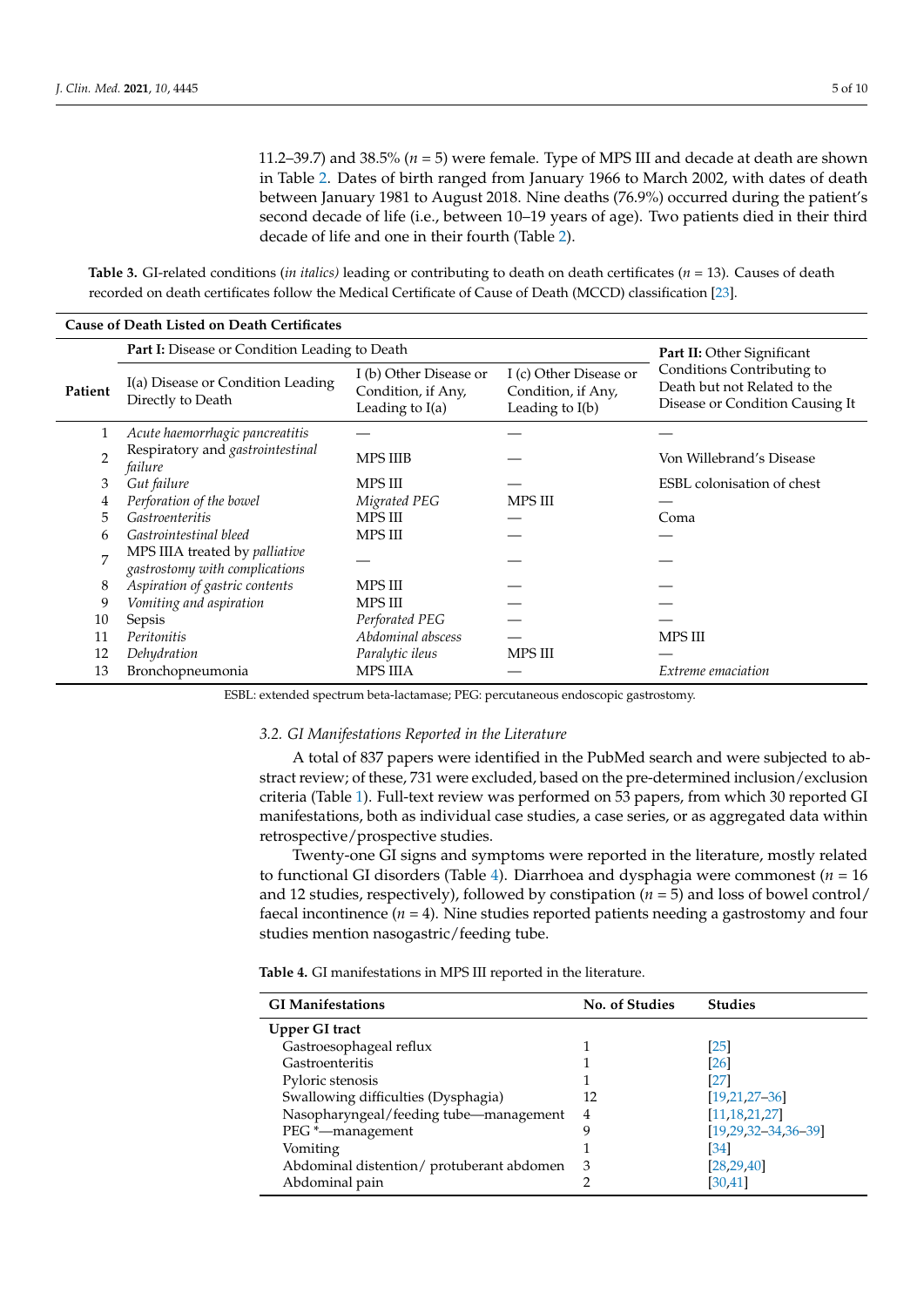| <b>Table 4.</b> Cont. |  |
|-----------------------|--|
|-----------------------|--|

| <b>GI Manifestations</b>                           | No. of Studies | <b>Studies</b>           |
|----------------------------------------------------|----------------|--------------------------|
| Lower GI tract                                     |                |                          |
| Constipation                                       | 5              | [10, 11, 18, 33, 34]     |
| Diarrhoea                                          | 16             | [7,10,11,18-21,26,28,33- |
|                                                    |                | 35, 37, 41 - 43]         |
| Faecal impaction                                   |                | [31]                     |
| Intestinal fistula due to stenosis of pyloric ring | 1              | [27]                     |
| Intestinal lymphangiectasia                        | 1              | [41]                     |
| Loss of bowel control/faecal incontinence          | 4              | [6, 29, 41, 44]          |
| General/Others                                     |                |                          |
| Cachexia                                           | 1              | [21, 33]                 |
| Emaciation                                         |                | [28]                     |
| Erratic appetite                                   |                | [45]                     |
| Excessive weight                                   |                | [10]                     |
| Weight loss                                        |                | [31]                     |
| Food allergy—multiple                              | T              | $[26]$                   |

\* PEG: percutaneous endoscopic gastrostomy.

# **4. Discussion**

This is the first retrospective study of individuals with MPS III presenting with significant GI manifestations leading or contributing to death. Our results showed that gastrointestinal complications led or contributed to 5.9% of deaths in this population. Lavery et al. [\[17\]](#page-8-5) showed that some conditions can be relatively high within the nonpulmonary related deaths. Although pulmonary conditions in our study were listed in 50.7% of death certificates, cardiac arrest led or contributed to 2.3% of deaths, aspiration pneumonia to 3.6%, congestive/cardiac failure to 4.5%, respiratory failure to 5% and epilepsy/seizures to 6.8%, while other conditions had a prevalence of  $\langle 1\%$  (e.g., renal failure, sepsis). Our results could not be directly compared to those in Lavery et al.'s publication as it was not possible to ascertain how the causes of death had been classified in the study.

Most degenerative disorders can present with feeding problems because of functional decline. By the time MPS III children reach their second decade of life, dysphagia and an increased need for aspiration usually result in the requirement of a nasogastric tube or gastrostomy feeding to avoid chocking and severe debility [\[19,](#page-8-7)[26\]](#page-8-14). Indeed, extreme emaciation contributed to the cause of death in one of the individuals in our study and three deaths were a consequence of PEG-related complications. A Dutch study on adult phenotype and natural history of patients with MPS IIIB reported six deaths, including a 51 old male who died from complications after gastrostomy replacement and a 68 year old female who died of cachexia a year after developing difficulties with swallowing [\[33\]](#page-8-20). Review of the death certificates indicated that, besides deaths related to feeding problems, other GI conditions play a role in MPS III mortality, including GI failure, GI bleed, gastroenteritis and paralytic ileus. Information on causes of death in MPS III patients is limited in the literature with numerous studies stating the number of deceased individuals but not their cause of death, suggesting that GI manifestations as a cause of mortality may be underreported.

Death certificates showed that the trend for increased survival reported by Lavery et al. [\[17\]](#page-8-5) continued in 2010 to 2020. Improved medical care (e.g., enteral feeding such as gastrostomies), supportive and multidisciplinary care, better awareness of the disease in the community leading to earlier diagnosis and detection of attenuated cases, and referral of patients to specialist centres, are possible reasons for this increase in life expectancy [\[17](#page-8-5)[,37\]](#page-9-6).

Inflammation may be a contributor to neurodegeneration in LSDs and problems related to inflammatory bowel disease (IBD) in some LSDs have been reported. In Fabry Disease, IBD-like symptoms can include unspecified functional bowel disorder, functional abdominal bloating/distension, irritable bowel syndrome (IBS), diarrhoea, constipation, abdominal pain and early satiety [\[46](#page-9-10)[,47\]](#page-9-11). GI signs and symptoms are common in Fabry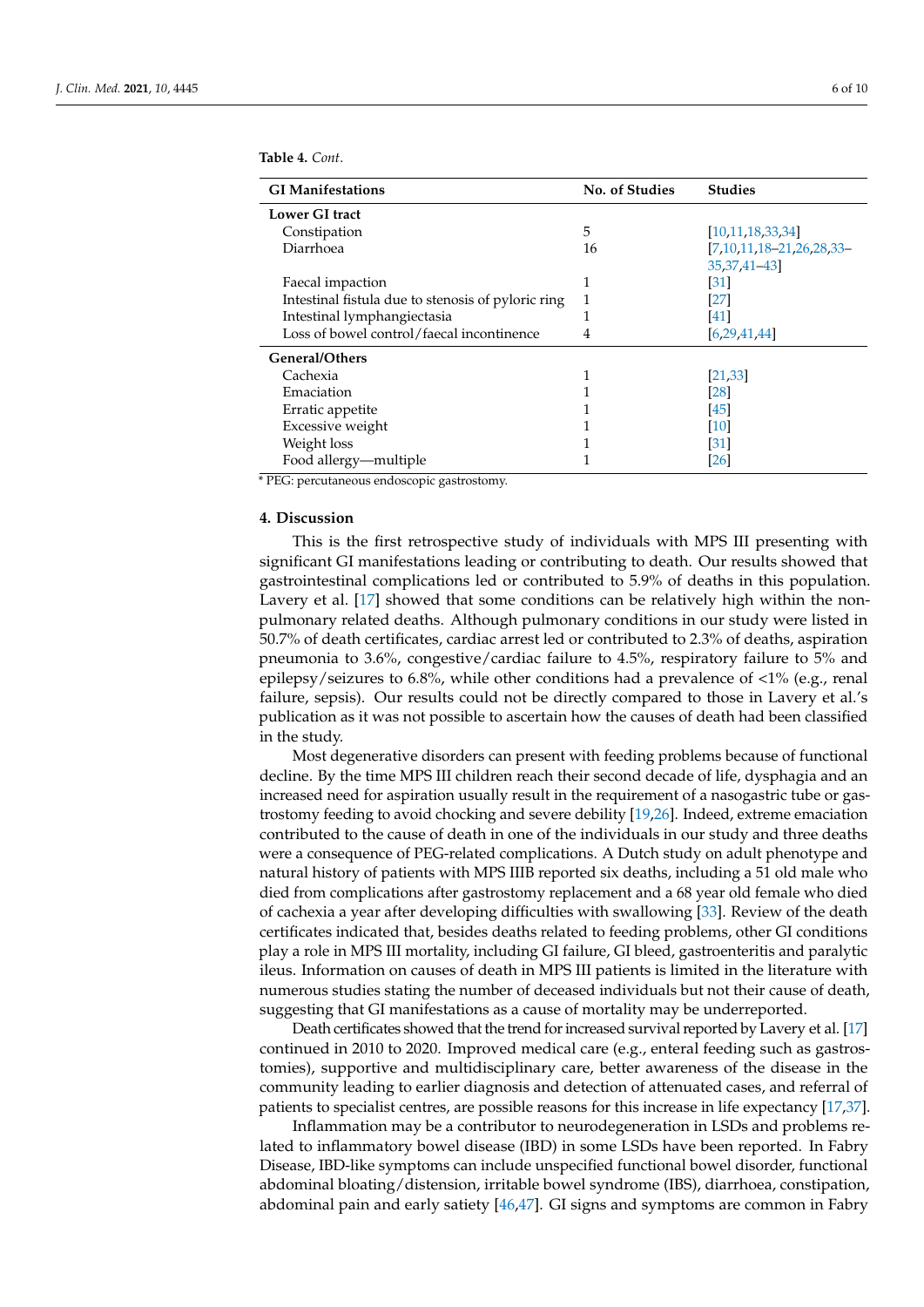Disease, possibly due to the accumulation of Gb3 (globotriaosylceramide) substrate in neuronal and muscle intestinal cells, although the physiological processes are not fully understood [\[47\]](#page-9-11). GI manifestations in Fabry Disease do not result in mortality. In Niemann Pick C, severe GI symptoms resembling carbohydrate malabsorption leading to extreme weight loss [\[48\]](#page-9-12) and perianal fistulas indicative of Chron's disease [\[49](#page-9-13)[,50\]](#page-9-14) have also been reported. In MPS III, it is speculated that GAGs may infiltrate into the human GI tract, as evaluation of the GI tract in MPS IIIA mice has demonstrated lysosomal GAG accumulation in the lamina propria of the villi of the duodenum, jejunum and ileum, and an increased lysosomal storage in the submucosa throughout the GI system [\[51\]](#page-9-15). Autopsy examination of a deceased MPS III patient reported in the literature revealed GAG accumulation and vacuolization in the pyloric ring and the extrinsic nerves of the Auerbach nerve plexuses [\[27\]](#page-8-15). Although much focus has been placed on MPS III pathology in the CNS, mouse models have demonstrated lesions in the peripheral nervous system (PNS), with lysosomal storage damage in the myenteric plexus and submucosal plexus, which involve enteric neurons in the GI tract [\[52\]](#page-9-16). This effect on the PNS may explain the autonomic abnormality of GI peristalsis in MPS III patients and some of the GI manifestations reported in this study.

Despite GI symptoms not being a well-recognised clinical finding in MPS disorders, non-specific GI symptoms were reported for MPS III individuals in the literature, including abdominal pain and distension, recurrent diarrhoea, reflux, weight loss and vomiting. A mini-review of MPS III [\[1\]](#page-7-0) described diarrhoea as episodic, with other studies showing recurrent diarrhoea can affect 50–92% of patients with MPS IIIA, B & C [\[11,](#page-8-3)[18,](#page-8-6)[19,](#page-8-7)[21,](#page-8-9)[34\]](#page-9-1), interspersed with bouts of constipation, frequently present as patients get older [\[11,](#page-8-3)[18\]](#page-8-6). Diarrhoea has been well recognized in MPS II children [\[53\]](#page-9-17). Loss of bowel control and faecal incontinence was reported in four studies from our review. Although adaptive behaviours in MPS III individuals persist for longer than cognitive functions, loss of bowel control is one of the adaptive behaviours most affected by disease progression [\[6\]](#page-7-5). Since these symptoms are non-specific and functional, thus not explainable by structural or biochemical abnormalities, the exact cause of these GI symptoms is still unclear.

It is not currently known if GI manifestations are disease related, or if there are other contributing factors, such as comorbidities or the consequence of side-effects and interactions between the numerous medications prescribed to these patients. For example, intestinal dysmotility caused by neuronal dysfunction and immobility as disease progresses may contribute to the development of fistulas. However, enemas administered to treat constipation can also contribute to the development of fistulas and rectal perforations [\[54\]](#page-9-18) and the regular use of laxatives to treat constipation has been associated with increased constipation and faecal impaction [\[55\]](#page-9-19). Similarly, imodium-based antidiarrheals (e.g., loperamide hydrochloride) are widely and chronically used in these patients to treat diarrhoea and fistulas [\[56\]](#page-9-20), but GI-related side-effects include constipation, nausea, vomiting, abdominal pain and, in rare circumstances, paralytic ileus [\[57\]](#page-9-21). MPS III patients have also been found to be particularly susceptible to extrapyramidal side effects (e.g., dystonia, ataxia) of certain behaviour management treatments (i.e., risperidone, olanzapine, or lamotrigine) [\[58\]](#page-9-22). There may be a burden of medication in MPS III patients due to the need to ameliorate symptoms of multiple conditions and polypharmacy, defined as taking more than five medications at any one time, has been identified as a risk factor for developing GI conditions and GI motility delays [\[59\]](#page-9-23). A study assessing sleep disturbance in MPS III children lists two participants as taking 5–10 concurrent medications to manage sleep, epilepsy, seizures, pain, GI symptoms and other conditions [\[60\]](#page-9-24). The implications of polypharmacy on GI manifestations in MPS III patients have not been studied and warrant further investigation.

A limitation of this study is the use of death certificates, which in 22.6% (*n* = 50) of cases only reported 'MPS III', 'Sanfilippo syndrome' or 'MPS' as the cause of death. In addition, GI conditions contributing to death may not be reflected in death certificates. For example, one death certificate listed aspiration pneumonitis and seven aspiration pneumonia as the cause of death, which may have been initiated by gastroesophageal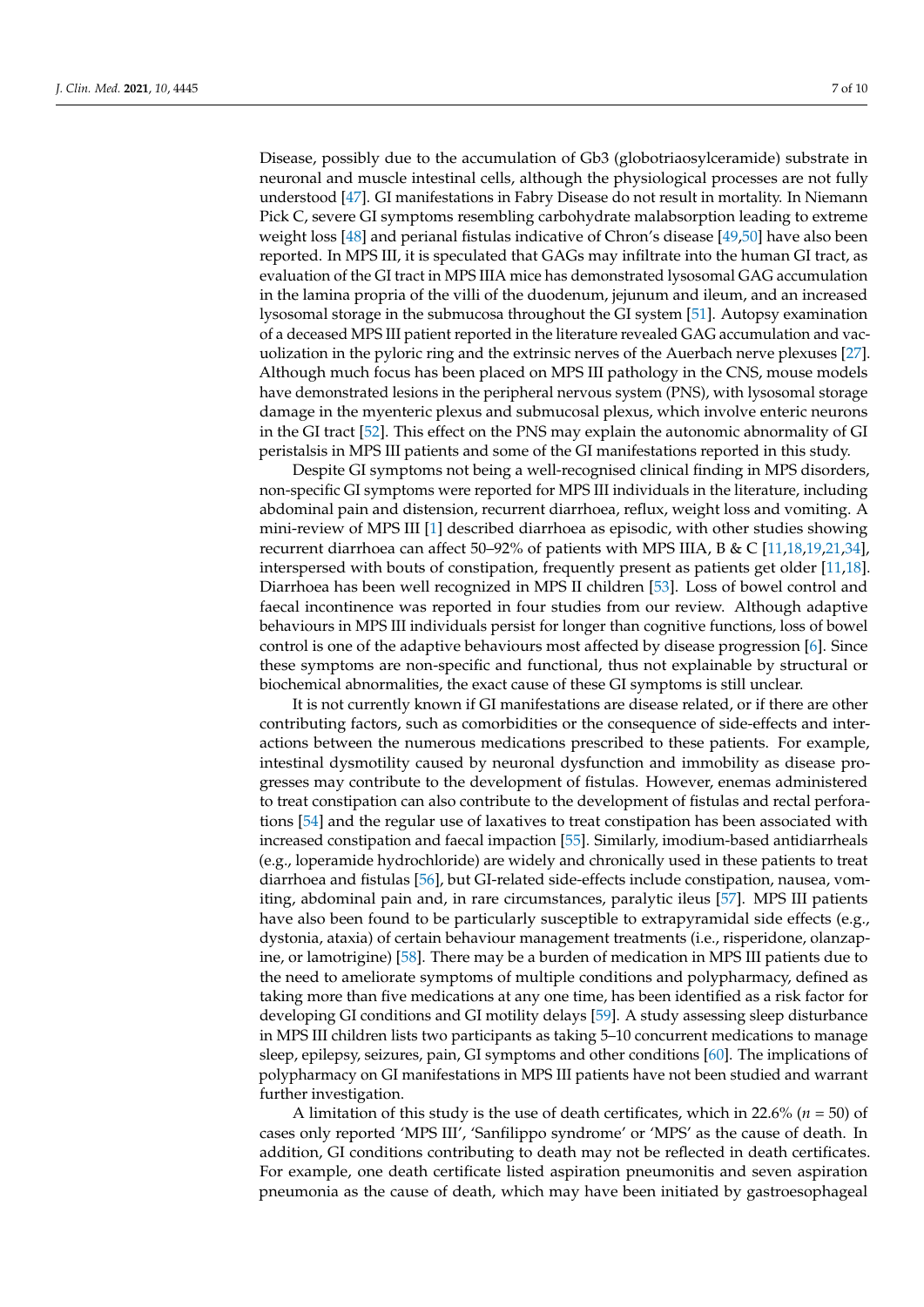reflux or by the inhalation of food, drink, vomit or saliva as a consequence of dysphagia. Limitations and advantages on the use of death certificates to determine cause of death in MPS III individuals have been reviewed in Lavery et al. [\[17\]](#page-8-5). A further limitation with the use of death certificates and reported cases in the literature is the lack of clinical data and information on the disease journey of these patients, which may have helped with elucidating at what age GI symptoms first presented, how long these symptoms were managed with medication, how long PEGs were required for, and whether symptoms were the consequence of disease progression, the result of long-term medication and surgeries, or an outcome of patients now living longer. Furthermore, only a compilation of GI manifestations mentioned in these studies is included here, further analysis, including the number of cases within case series and GI symptoms reported as aggregated data will be presented elsewhere.

To be able to support MPS III patients and their families with achieving the best quality of life throughout their disease journey, and to be able to characterise these results further, a prospective study using clinical data is warranted to ascertain the prevalence, morbidity and mortality associated with GI manifestations in individuals with MPS III.

#### **5. Conclusions**

This retrospective study has identified significant GI pathology leading or contributing to the cause of death in individuals with MPS III. GI manifestations may be an underrecognized, but important clinical feature of LSDs, including MPS III. Early recognition of GI symptoms and signs, and timely interventions, are an important part of the management of MPS III patients.

**Author Contributions:** Conceptualization, S.T. and E.M.R.; methodology, S.T. and E.M.R.; formal analysis, E.M.R.; data curation, E.M.R. and M.Y.; writing—original draft preparation, E.M.R.; writing—review and editing, E.M.R., S.T., U.R. and M.C. All authors have read and agreed to the published version of the manuscript.

**Funding:** This research received no external funding.

**Institutional Review Board Statement:** Not applicable as subjects were deceased.

**Informed Consent Statement:** Not applicable.

**Data Availability Statement:** Death certificates are publicly available at the following location: <https://www.gov.uk/order-copy-birth-death-marriage-certificate> (accessed on 20 July 2021).

**Acknowledgments:** The authors would like to thank Christian Hendriksz, Anupam Chakrapani and Ana Amado Fondo for their input in early clinical discussions.

**Conflicts of Interest:** The authors declare no conflict of interest related to this manuscript.

# **References**

- <span id="page-7-0"></span>1. Valstar, M.J.; Ruijter, G.J.; van Diggelen, O.P.; Poorthuis, B.J.; Wijburg, F.A. Sanfilippo syndrome: A mini-review. *J. Inherit. Metab. Dis.* **2008**, *31*, 240–252. [\[CrossRef\]](http://doi.org/10.1007/s10545-008-0838-5)
- <span id="page-7-1"></span>2. Fedele, A.O. Sanfilippo syndrome: Causes, consequences, and treatments. *Appl. Clin. Genet.* **2015**, *8*, 269–281. [\[CrossRef\]](http://doi.org/10.2147/TACG.S57672)
- <span id="page-7-2"></span>3. Orphanet. Mucopolysaccharidosis Type 3. Available online: [https://www.orpha.net/consor/cgi-bin/OC\\_Exp.php?Expert=581](https://www.orpha.net/consor/cgi-bin/OC_Exp.php?Expert=581) (accessed on 1 June 2021).
- <span id="page-7-3"></span>4. Héron, B.; Mikaeloff, Y.; Froissart, R.; Caridade, G.; Maire, I.; Caillaud, C.; Levade, T.; Chabrol, B.; Feillet, F.; Ogier, H.; et al. Incidence and natural history of mucopolysaccharidosis type III in France and comparison with United Kingdom and Greece. *Am. J. Med. Genet. A* **2011**, *155*, 58–68. [\[CrossRef\]](http://doi.org/10.1002/ajmg.a.33779)
- <span id="page-7-4"></span>5. Neufeld, E.F.; Muenzer, J. The Mucopolysaccharidoses. In *The Online Metabolic and Molecular Bases of Inherited Disease*; Valle, D.L., Antonarakis, S., Ballabio, A., Beaudet, A.L., Mitchell, G.A., Eds.; McGraw-Hill Education: New York, NY, USA, 2001; pp. 3421–3452.
- <span id="page-7-5"></span>6. Buhrman, D.; Thakkar, K.; Poe, M.; Escolar, M.L. Natural history of Sanfilippo syndrome type A. *J. Inherit. Metab. Dis.* **2014**, *37*, 431–437. [\[CrossRef\]](http://doi.org/10.1007/s10545-013-9661-8)
- <span id="page-7-6"></span>7. Meyer, A.; Kossow, K.; Gal, A.; Mühlhausen, C.; Ullrich, K.; Braulke, T.; Muschol, N. Scoring evaluation of the natural course of mucopolysaccharidosis type IIIA (Sanfilippo syndrome type A). *Pediatrics* **2007**, *120*, e1255–e1261. [\[CrossRef\]](http://doi.org/10.1542/peds.2007-0282)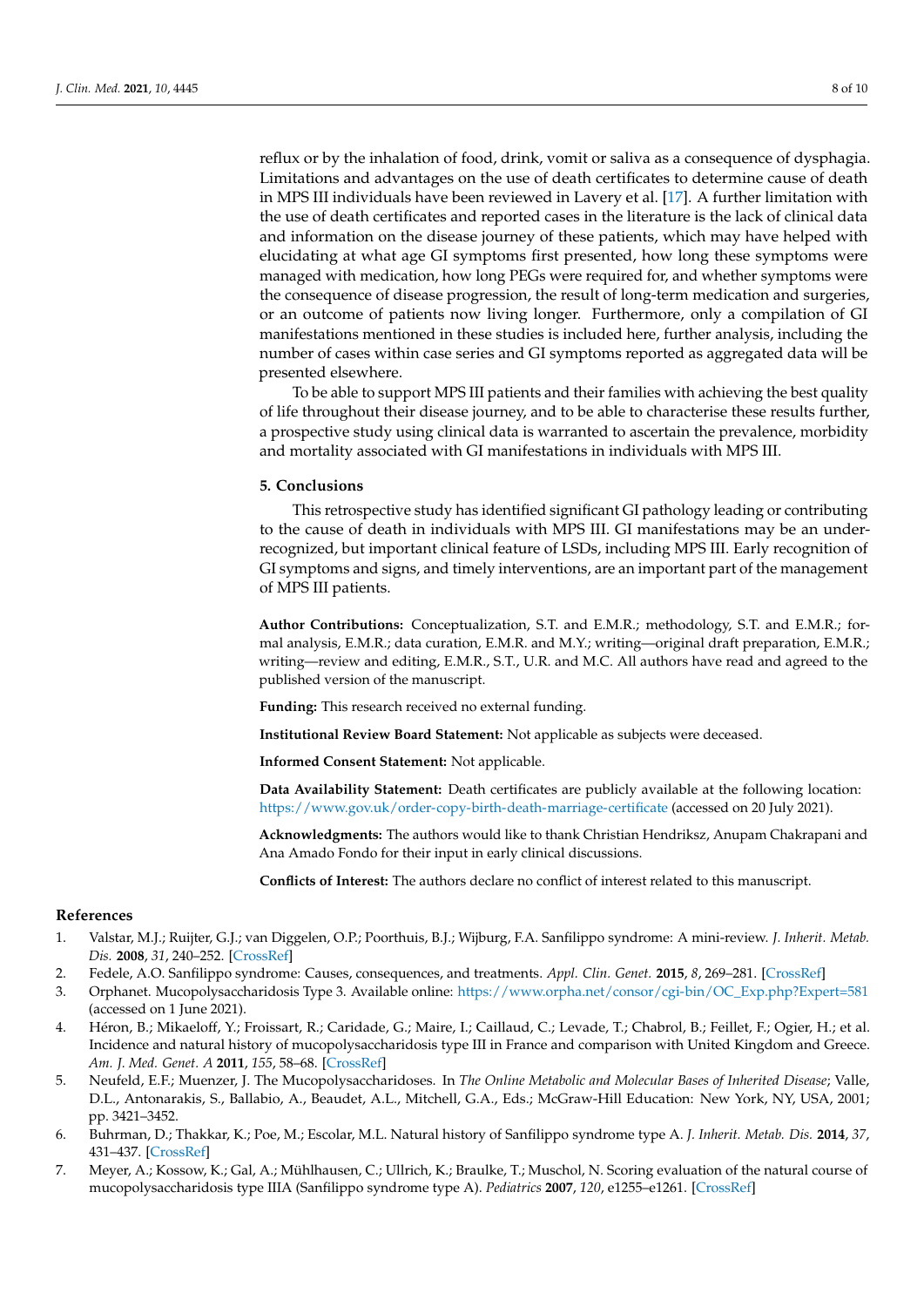- <span id="page-8-0"></span>8. Fraser, J.; Wraith, J.E.; Delatycki, M.B. Sleep disturbance in Mucopolysaccharidosis type III (Sanfilippo syndrome): A survey of managing clinicians. *Clin. Genet.* **2002**, *62*, 418–421. [\[CrossRef\]](http://doi.org/10.1034/j.1399-0004.2002.620512.x) [\[PubMed\]](http://www.ncbi.nlm.nih.gov/pubmed/12431260)
- <span id="page-8-1"></span>9. Galimberti, C.; Madeo, A.; Di Rocco, M.; Fiumara, A. Mucopolysaccharidoses: Early diagnostic signs in infants and children. *Ital. J. Pediatr.* **2018**, *44*, 133. [\[CrossRef\]](http://doi.org/10.1186/s13052-018-0550-5) [\[PubMed\]](http://www.ncbi.nlm.nih.gov/pubmed/30442162)
- <span id="page-8-2"></span>10. Krawiec, P.; Pac-Kozuchowska, E.; Mełges, B.; Mroczkowska-Juchkiewicz, A.; Skomra, S.; Pawłowska-Kamieniak, A.; Kominek, ˙ K. From Hypertransaminasemia to Mucopolysaccharidosis IIIA. *Ital. J. Pediatr.* **2014**, *40*, 97. [\[CrossRef\]](http://doi.org/10.1186/s13052-014-0097-z)
- <span id="page-8-3"></span>11. Valstar, M.J.; Neijs, S.; Bruggenwirth, H.T.; Olmer, R.; Ruijter, G.J.; Wevers, R.A.; van Diggelen, O.P.; Poorthuis, B.J.; Halley, D.J.; Wijburg, F.A. Mucopolysaccharidosis type IIIA: Clinical spectrum and genotype-phenotype correlations. *Ann. Neurol.* **2010**, *68*, 876–887. [\[CrossRef\]](http://doi.org/10.1002/ana.22092) [\[PubMed\]](http://www.ncbi.nlm.nih.gov/pubmed/21061399)
- 12. Wijburg, F.A.; Węgrzyn, G.; Burton, B.K.; Tylki-Szymańska, A. Mucopolysaccharidosis type III (*Sanfilippo syndrome*) and misdiagnosis of idiopathic developmental delay, attention deficit/hyperactivity disorder or autism spectrum disorder. *Acta Paediatr.* **2013**, *102*, 462–470. [\[CrossRef\]](http://doi.org/10.1111/apa.12169) [\[PubMed\]](http://www.ncbi.nlm.nih.gov/pubmed/23336697)
- 13. Kubaski, F.; Poswar, F.D.O.; Michelin-Tirelli, K.; Burin, M.G.; Rojas-Málaga, D.; Brusius-Facchin, A.C.; Leistner-Segal, S.; Giugliani, R. Diagnosis of Mucopolysaccharidoses. *Diagnostics* **2020**, *10*, 172. [\[CrossRef\]](http://doi.org/10.3390/diagnostics10030172) [\[PubMed\]](http://www.ncbi.nlm.nih.gov/pubmed/32235807)
- 14. Shapiro, E.G.; Nestrasil, I.; Delaney, K.A.; Rudser, K.; Kovac, V.; Nair, N.; Richard, C.W., 3rd; Haslett, P.; Whitley, C.B. A prospective natural history study of Mucopolysaccharidosis type IIIA. *J. Pediatr.* **2016**, *170*, 278–287. [\[CrossRef\]](http://doi.org/10.1016/j.jpeds.2015.11.079)
- 15. Andrade, F.; Aldámiz-Echevarría, L.; Llarena, M.; Couce, M.L. Sanfilippo syndrome: Overall review. *Pediatr. Int.* **2015**, *57*, 331–338. [\[CrossRef\]](http://doi.org/10.1111/ped.12636) [\[PubMed\]](http://www.ncbi.nlm.nih.gov/pubmed/25851924)
- <span id="page-8-4"></span>16. White, K.K.; Karol, L.A.; White, D.R.; Hale, S. Musculoskeletal manifestations of Sanfilippo Syndrome (Mucopolysaccharidosis type III). *J. Pediatr. Orthop.* **2011**, *31*, 594–598. [\[CrossRef\]](http://doi.org/10.1097/BPO.0b013e31821f5ee9)
- <span id="page-8-5"></span>17. Lavery, C.; Hendriksz, C.J.; Jones, S.A. Mortality in patients with Sanfilippo syndrome. *Orphanet J. Rare Dis.* **2017**, *12*, 1–7. [\[CrossRef\]](http://doi.org/10.1186/s13023-017-0717-y) [\[PubMed\]](http://www.ncbi.nlm.nih.gov/pubmed/29061114)
- <span id="page-8-6"></span>18. Valstar, M.J.; Bruggenwirth, H.T.; Olmer, R.; Wevers, R.A.; Verheijen, F.W.; Poorthuis, B.J.; Halley, D.J.; Wijburg, F.A. Mucopolysaccharidosis type IIIB may predominantly present with an attenuated clinical phenotype. *J. Inherit. Metab. Dis.* **2010**, *33*, 759–767. [\[CrossRef\]](http://doi.org/10.1007/s10545-010-9199-y)
- <span id="page-8-7"></span>19. Delgadillo, V.; O'Callaghan, M.D.M.; Gort, L.; Coll, M.J.; Pineda, M. Natural history of Sanfilippo syndrome in Spain. *Orphanet J. Rare Dis.* **2013**, *8*, 189. [\[CrossRef\]](http://doi.org/10.1186/1750-1172-8-189)
- <span id="page-8-8"></span>20. Ruijter, G.J.; Valstar, M.J.; van de Kamp, J.M.; van der Helm, R.M.; Durand, S.; van Diggelen, O.P.; Wevers, R.A.; Poorthuis, B.J.; Pshezhetsky, A.V.; Wijburg, F.A. Clinical and genetic spectrum of Sanfilippo type C (MPS IIIC) disease in The Netherlands. *Mol. Genet. Metab.* **2008**, *93*, 104–111. [\[CrossRef\]](http://doi.org/10.1016/j.ymgme.2007.09.011)
- <span id="page-8-9"></span>21. Van de Kamp, J.J.; Niermeijer, M.F.; von Figura, K.; Giesberts, M.A. Genetic heterogeneity and clinical variability in the Sanfilippo syndrome (types A., B., and C). *Clin. Genet.* **1981**, *20*, 152–160. [\[CrossRef\]](http://doi.org/10.1111/j.1399-0004.1981.tb01821.x)
- <span id="page-8-10"></span>22. Porter, K.A.; O'Neill, C.; Drake, E.; Parker, S.; Escolar, M.L.; Montgomery, S.; Moon, W.; Worrall, C.; Peay, H.L. Parent experiences of Sanfilippo Syndrome impact and unmet treatment needs: A qualitative assessment. *Neurol. Ther.* **2021**, *10*, 197–212. [\[CrossRef\]](http://doi.org/10.1007/s40120-020-00226-z)
- <span id="page-8-11"></span>23. Government UK. *F66 Guidance for Doctors Completing Medical Certificates of Cause of Death in England and Wales*; Publishing Service Government: London, UK, 2008.
- <span id="page-8-12"></span>24. Ouzzani, M.; Hammady, H.; Fedorowicz, Z.; Elmagarmid, A. Rayyan—A web and mobile app for systematic reviews. *Syst. Rev.* **2016**, *5*, 210. [\[CrossRef\]](http://doi.org/10.1186/s13643-016-0384-4) [\[PubMed\]](http://www.ncbi.nlm.nih.gov/pubmed/27919275)
- <span id="page-8-13"></span>25. Sun, A.; Hopwood, J.J.; Thompson, J.; Cederbaum, S.D. Combined Hurler and Sanfilippo syndrome in a sibling pair. *Mol. Genet. Metab.* **2011**, *103*, 135–137. [\[CrossRef\]](http://doi.org/10.1016/j.ymgme.2011.02.011) [\[PubMed\]](http://www.ncbi.nlm.nih.gov/pubmed/21393040)
- <span id="page-8-14"></span>26. Cleary, M.A.; Wraith, J.E. Management of Mucopolysaccharidosis type III. *Arch. Dis. Child.* **1993**, *69*, 403–406. [\[CrossRef\]](http://doi.org/10.1136/adc.69.3.403) [\[PubMed\]](http://www.ncbi.nlm.nih.gov/pubmed/8215557)
- <span id="page-8-15"></span>27. Kurihara, M.; Kumagai, K.; Yagishita, S. Sanfilippo syndrome type C: A clinicopathological autopsy study of a long-term survivor. *Pediatr. Neurol.* **1996**, *14*, 317–321. [\[CrossRef\]](http://doi.org/10.1016/0887-8994(96)00083-5)
- <span id="page-8-18"></span>28. Danks, D.M.; Campbell, P.E.; Cartwright, E.; Mayne, V.; Taft, L.I.; Wilson, R.G. The Sanfilippo syndrome: Clinical, biochemical, radiological, haematological and pathological features of nine cases. *Aust. Paediatr. J.* **1972**, *8*, 174–186. [\[CrossRef\]](http://doi.org/10.1111/j.1440-1754.1972.tb01817.x)
- <span id="page-8-16"></span>29. Bartsocas, C.; Gröbe, H.; van de Kamp, J.J.; von Figura, K.; Kresse, H.; Klein, U.; Giesberts, M.A. Sanfilippo type C disease: Clinical findings in four patients with a new variant of Mucopolysaccharidosis III. *Eur. J. Pediatr.* **1979**, *130*, 251–258. [\[CrossRef\]](http://doi.org/10.1007/BF00441361)
- <span id="page-8-19"></span>30. Valk, H.M.J.V.S.-D.; Van De Kamp, J.J.P.; Reynolds, J.F. Follow-up on seven adult patients with mild Sanfilippo B-disease. *Am. J. Med. Genet.* **1987**, *28*, 125–129. [\[CrossRef\]](http://doi.org/10.1002/ajmg.1320280118)
- <span id="page-8-21"></span>31. Jones, M.Z.; Alroy, J.; Rutledge, J.C.; Taylor, J.W.; Alvord, E.C., Jr.; Toone, J.; Applegarth, D.; Hopwood, J.J.; Skutelsky, E.; Ianelli, C.; et al. Human Mucopolysaccharidosis IIID: Clinical, biochemical, morphological and immunohistochemical characteristics. *J. Neuropathol. Exp. Neurol.* **1997**, *56*, 1158–1167. [\[CrossRef\]](http://doi.org/10.1097/00005072-199710000-00010)
- <span id="page-8-17"></span>32. Jansen, A.C.; Cao, H.; Kaplan, P.; Silver, K.; Leonard, G.; De Meirleir, L.; Lissens, W.; Liebaers, I.; Veilleux, M.; Andermann, F.; et al. Sanfilippo syndrome type D: Natural history and identification of 3 novel mutations in the GNS Gene. *Arch. Neurol.* **2007**, *64*, 1629–1634. [\[CrossRef\]](http://doi.org/10.1001/archneur.64.11.1629)
- <span id="page-8-20"></span>33. Moog, U.; Van Mierlo, I.; van Schrojenstein Lantman-de Valk, H.; Spaapen, L.; Maaskant, M.A.; Curfs, L.M. Is Sanfilippo type B in your mind when you see adults with mental retardation and behavioral problems? *Am. J. Med. Genet. C Semin. Med. Genet.* **2007**, *145*, 293–301. [\[CrossRef\]](http://doi.org/10.1002/ajmg.c.30142)